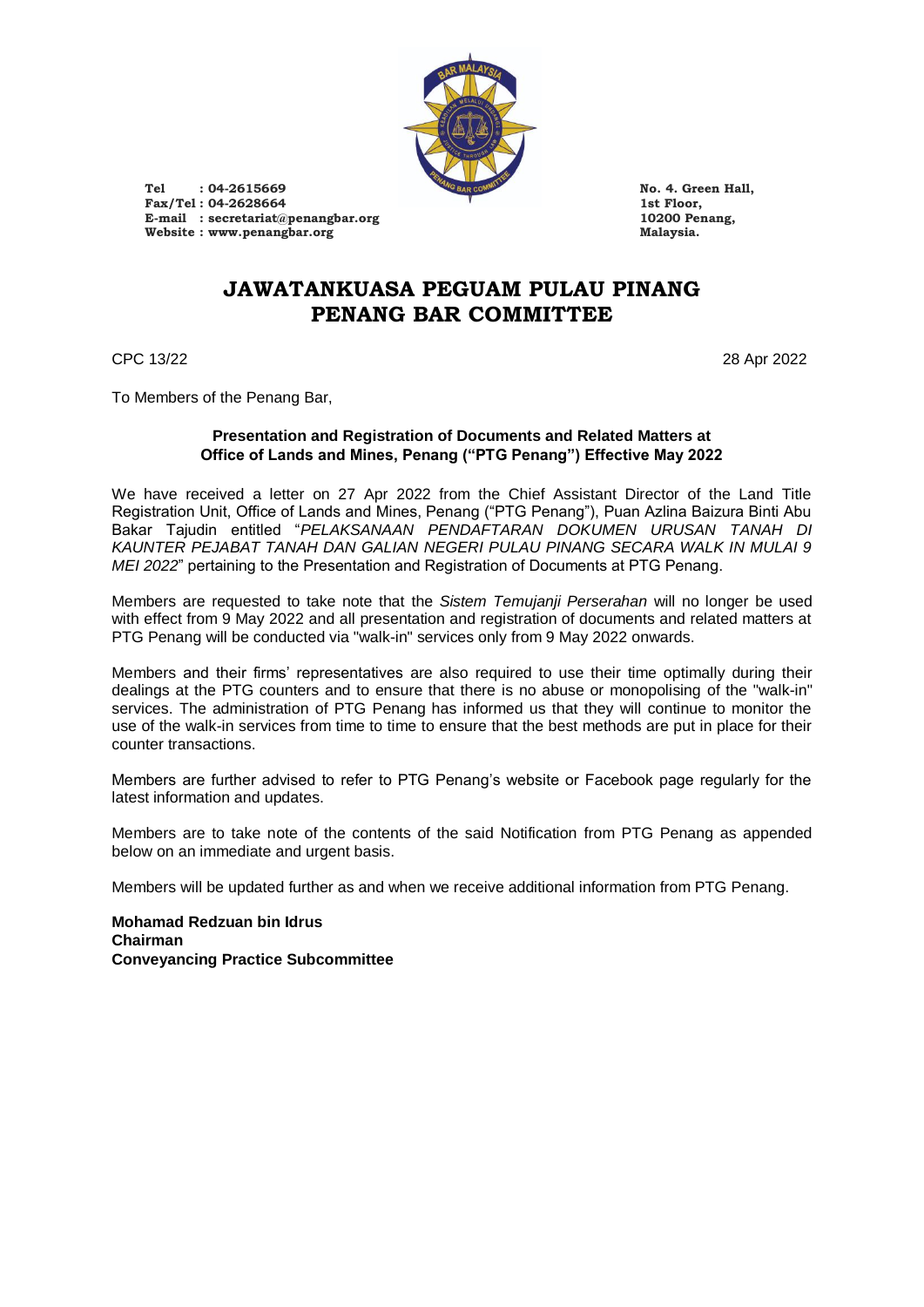

PEJABAT TANAH DAN GALIAN NEGERI PULAU PINANG

PARAS<sub>22</sub> KOMPLEKS TUN ABDUL RAZAK (KOMTAR) 10000 PULAU PINANG



Tel: 04 - 650 5211 (Pejabat Am) Faks: 04 - 2619588 Laman Web: http://ptg.penang.gov.my

Ruj. Kami: PTGPP/PHMT/431 Jld.28 (43) Tarikh : 27 April 2022

Penang Bar No. 4, First Floor, Greenhall, Jalan Green Hall, 10200 Georgetown, Pulau Pinang (up: Encik Mohamad Redzuan Bin Idrus)

Tuan,

#### PELAKSANAAN **PENDAFTARAN DOKUMEN URUSAN TANAH** DI KAUNTER PEJABAT TANAH DAN GALIAN NEGERI PULAU PINANG **SECARA WALK IN MULAI 9 MEI 2022**

Dengan segala hormatnya saya diarah merujuk kepada perkara tersebut di atas.

 $2.$ Seperti pihak tuan sedia maklum, pentadbiran ini telah melaksanakan sistem temujanji bagi penyerahan dokumen urusan tanah di kaunter Pejabat Tanah dan Galian Pulau Pinang sepanjang pandemik Covid 19. Sejak kebelakangan ini didapati terdapat banyak slot telah dibatalkan oleh firma guaman atas alasan dokumen masih belum siap dan lain-lain. Selain itu, firma guaman yang hadir tidak menggunakan slot secara optimum menyebabkan pembaziran waktu berlaku di kaunter.

 $3.$ Untuk makluman, bermula 9 Mei 2022 pentadbiran ini telah membuat keputusan untuk tidak meneruskan sistem temujanji dan kembali kepada penyerahan dokumen secara walk in. Dengan kaedah ini diharapkan waktu pengoperasian kaunter dapat digunakan secara optimum kepada semua pelanggan khususnya firma guaman.

Pihak tuan adalah dimohon untuk memastikan tiada berlaku unsur  $4.$ monopoli sepanjang pelaksanaan kaedah walk in ini. Pentadbiran ini akan memantau pelaksanaan urusan secara walk in ini dan dari semasa ke semasa akan membuat pertimbangan kaedah terbaik pengoperasian urusan di kaunter. Perhatian dan kerjasama pihak tuan untuk menyampaikan perkara ini kepada semua firma guaman di Negeri Pulau Pinang amatlah dihargai. ...2/-